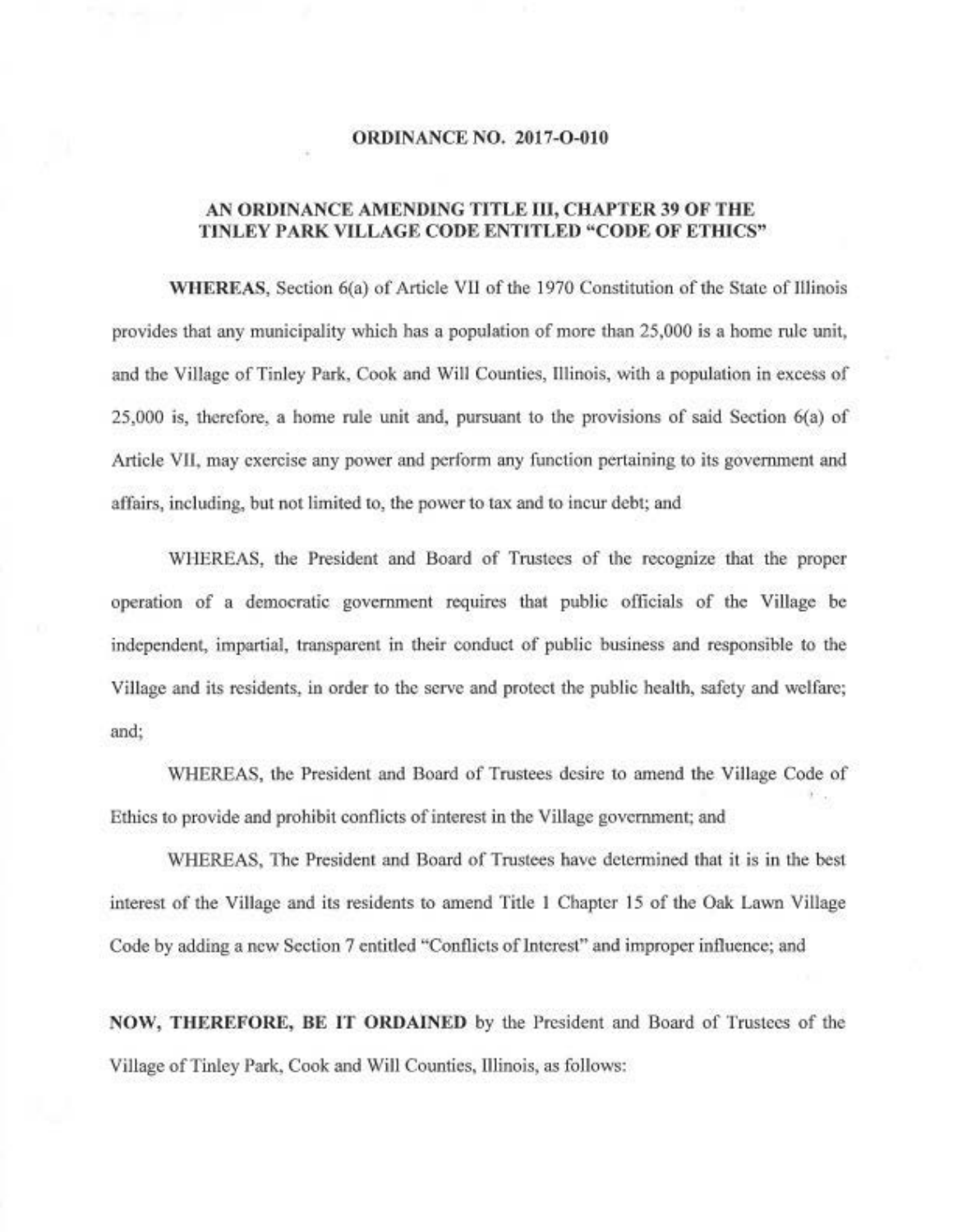The Preambles hereto are hereby made a part of, and operative provisions of, this **Section 1:** Ordinance as fully as if completely repeated at length herein.

That certain sections of Title III, Chapter 39 of the Tinley Park Village Code **Section 2:** entitled "Code of Ethics" are hereby amended by deleting the following strike through language and adding the following underlined language:

### § 39.03 DEFINITIONS.

For the purpose of this chapter, the following definitions shall apply unless the context clearly indicates or requires a different meaning.

"BUSINESS ENTITY." Any business, sole proprietorship, firm, partnership, person in representative or fiduciary capacity, association, joint venture, trust, corporation or other legal entity which is organized for financial gain or profit.

"CANDIDATE." Any person who has filed the requisite legal documents with the Village Clerk of the Village of Tinley Park for placement of his or her name on the election ballot pursuant to the Illinois Election Code for election to the office of Village President, Village Clerk or Village Trustee.

"CONFIDENTIAL INFORMATION." Any information that is exempt from disclosure pursuant to the "Illinois Freedom of Information Act," as amended from time to time.

CONTRACT MANAGEMENT AUTHORITY: Personal involvement in or direct supervisory responsibility for the formulation or execution of a village contract, including, without limitation, the preparation of specifications, evaluation of bids or proposals, negotiation of contract terms or supervision of performance.

-"ECONOMIC INTEREST." Any interest valued or capable of valuation in monetary terms.

"EMPLOYEE." Any individual employed by the village, either full-time or part-time, and earning compensation from the village because of said employment (but not including any village official as defined herein).

-"FINANCIAL INTEREST." Having an interest in any business entity as a director, officer, owner, joint venturer, partner or shareholder owning more than 1% of the outstanding shares of the business entity.

FINANCIAL INTEREST: An interest held by an official or employee that is valued or capable of valuation in monetary terms with a current value of more than one thousand dollars (\$1,000.00), provided that such interest shall not include: a) the authorized compensation paid to an official or employee for any office or employment; b) a time or demand deposit in a financial institution; or c) an endowment or insurance policy or annuity contract purchased from an insurance company; or d) any ownership through purchase at fair market value or inheritance of the shares of a mutual fund corporation,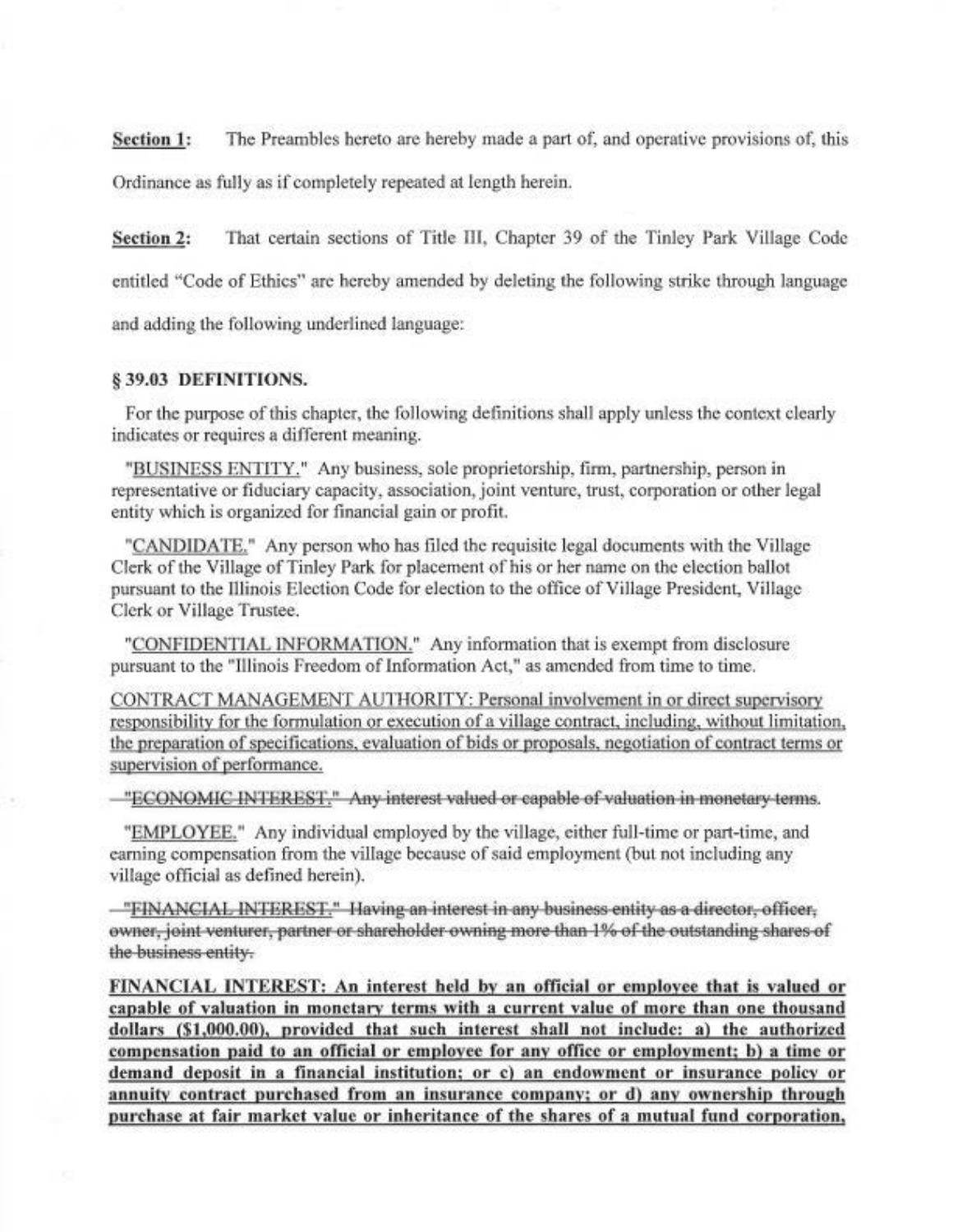regardless of the value of or dividends on such shares, if such shares are registered on a securities exchange pursuant to the securities exchange act of 1934, as amended; or e) any ownership through purchase at fair market value or inheritance of not more than fifteen thousand dollars (\$15,000.00) worth of the shares of a corporation, or any corporate subsidiary, parent or affiliate thereof, regardless of the dividends on such shares, if such shares are registered on a securities exchange pursuant to the securities exchange act of 1934, as amended. Such interest also shall not include any ownership by a current official or employee through purchase at fair market value or inheritance of less than one percent (1%) of the shares of a corporation, or any corporate subsidiary, parent or affiliate thereof, regardless of the value or dividends on such shares, if such shares are registered on a securities exchange pursuant to the securities exchange act of 1934, as amended, and if such ownership existed before November 1, 2012.

"GIFT," Anything given without consideration or expectation of return.

-"PERSONAL INTEREST." Any interest arising from one's spouse or minor children.

"VILLAGE OFFICIAL." Any elected or appointed member of the Village Board, including the Village President and Village Clerk, any officials appointed to any Village Commission, the Police Pension Board and Zoning Board of Appeals, and the following persons employed by the Village of Tinley Park: Village Manager, Assistant Village Manager, Chief of Police, Director of Public Works, Treasurer, Fire Marshal, Fire Chief, Fire Prevention Administrator, Building Commissioner, ESDA Director, Director of Planning, Zoning Administrator and Economic Development Coordinator.

### 39.04 APPLICABILITY.

The provisions of this chapter, except where otherwise indicated, shall apply to all village officials as herein above defined. Other employees shall be governed by the village personnel manual and other applicable laws.

# § 39.05 IMPARTIALITY; SPECIAL TREATMENT.

(A) Every village official and all employees shall perform his or her duties impartially and without prejudice or bias for the benefit of all the citizens of the village.

(B) It shall be unlawful for any village official or any employee to grant or make available to any citizen, including other village officials and employees of the village, any special consideration, advantage, treatment or favor beyond that which is available to every other citizen. Nothing herein shall be interpreted to preclude normal legislative and administrative decisions of the Village Board nor to any administrative decisions that are designed by their very nature to affect only individual citizens or groups of citizens or segments of the village.

# § 39.06 FINANCIAL AND PERSONAL INTERESTS; DISCLOSURE. FINANCIAL **INTERESTS; DISCLOSURE AND ABSTENTION**

 $-(\Lambda)$  It shall be unlawful without disclosure and abstention as provided in this chapter for any village official to have any personal, financial or economic interest in any proposal, contract, work or business with the village or a land use application within the village, or a land use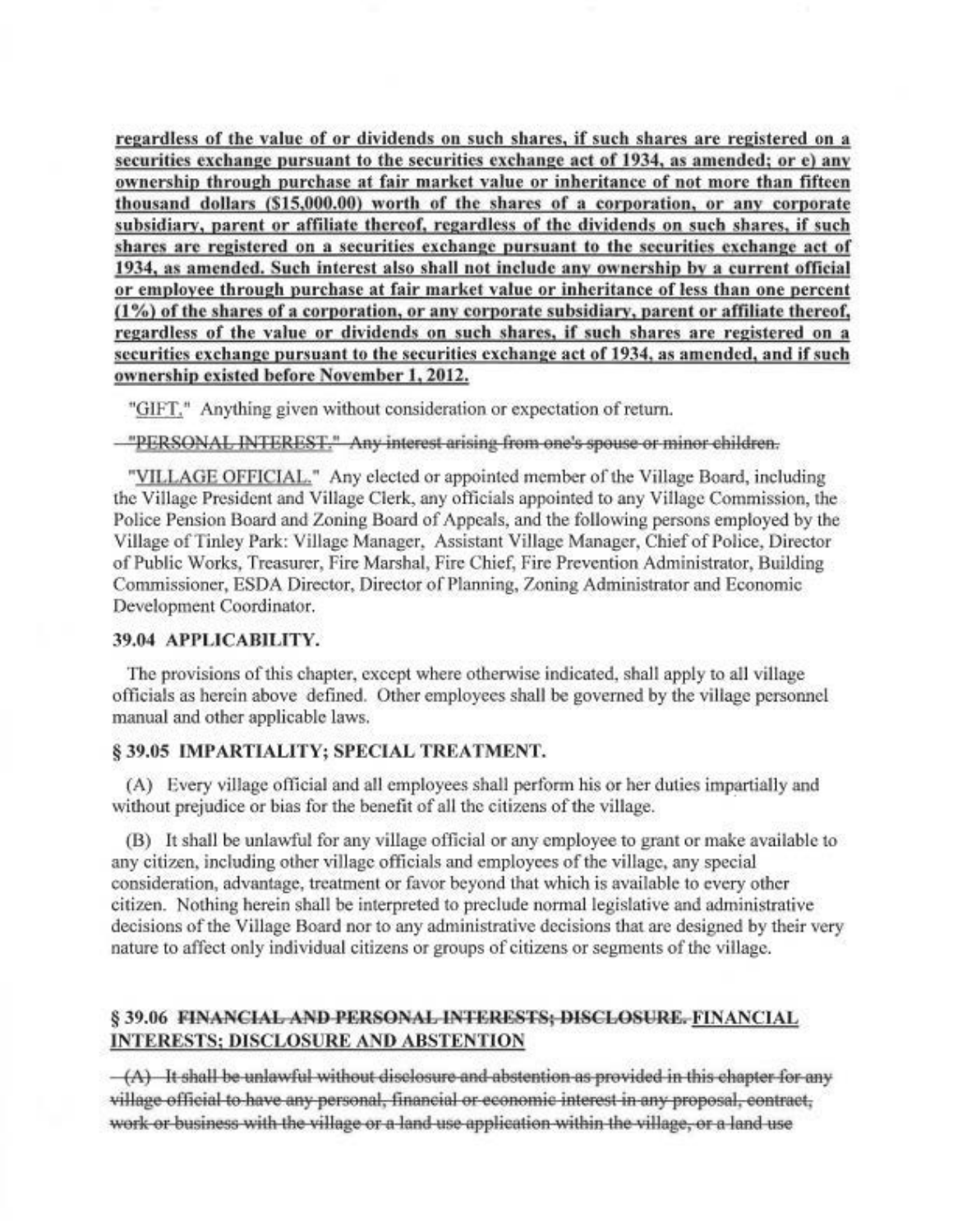application for unincorporated real-property located within one and one-half-miles of the village boundaries and included within the official Long Range Plan of the village, as from time to time amended, or to engage in any transaction or business, either direct or indirect, which is incompatible with the proper discharge of his or her official duties in the public interest or which may tend to impair independence of judgment or action in the performance of his or her official duties. Any such interest which tends to affect the independence of judgment of said village official shall be disclosed in detail on the public record.

 $-(B)$  The terms of this section shall not be applicable to any such interest which may be allowable pursuant to federal or state laws, rules or regulations; however, full disclosure shall be required on the public record and the village official having such interest shall not deliberate or vote in his or her official capacity on such matter, nor participate in any discussions relating thereto.

 $-(C)$  Any village official or employee who has an economic, financial or personal interest in any proposed action of the Village Board shall disclose the nature and extent of such interest and shall-refrain-from-participating in the discussion-before the Village Board-or-with-any-village official or employees, and shall not provide any official opinion or recommendation to the Village Board regarding said proposed action.

(Ord. 96-0-009, passed 2-20-96).

A. No village official or employee shall make or participate in the making of any governmental decision with respect to any matter in which he or she has any financial interest distinguishable from that of the general public, or from which he or she has derived any income or compensation during the preceding twelve (12) months or from which he or she reasonably expects to derive any income or compensation in the following twelve (12) months.

1. Any elected or appointed official who has any financial interest distinguishable from that of the general public or elected or appointed officials in any matter pending before the village board or any board committee or commission, or from which he or she has derived any income or compensation during the preceding twelve (12) months or from which he or she reasonably expects to derive any income or compensation in the following twelve (12) months shall publicly disclose the nature and extent of such interest on the records of proceedings of the village board, and shall also notify the village clerk of such interest within ninety six (96) hours of delivery by the village clerk to the member, of the introduction of any ordinance, resolution, order or other matter to be considered by the village board, or as soon thereafter as the member is or should be aware of such potential conflict of interest. The village clerk shall make such disclosures available for public inspection and copying immediately upon receipt. He or she shall abstain from voting on the matter but shall be counted present for purposes of a quorum. The obligation to report a potential conflict of interest under this subsection arises as soon as the member of the village board is or should be aware of such potential conflict.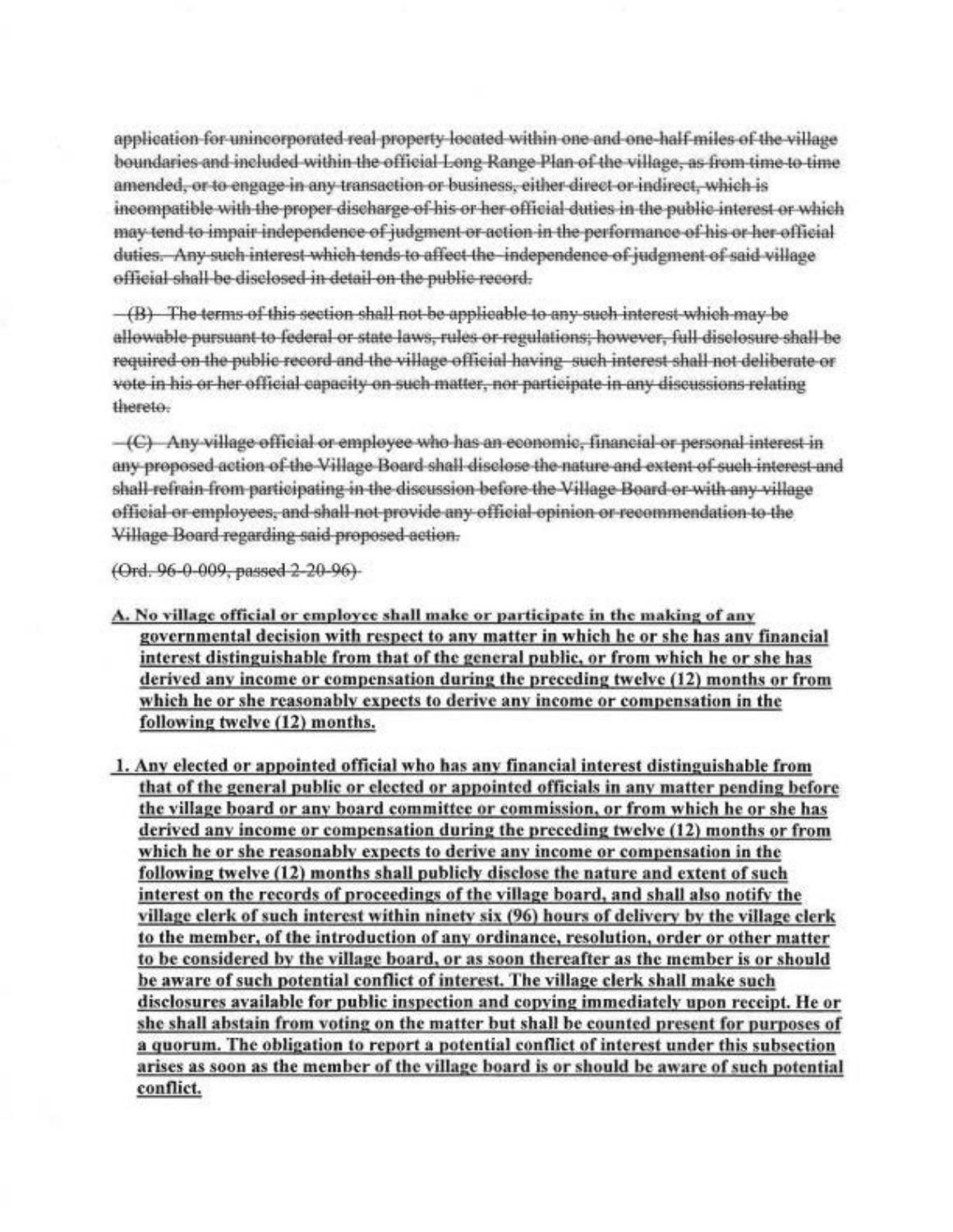2. To avoid even an appearance of impropriety, any elected or appointed officials who has any business relationship that creates a financial interest on the part of such member, the domestic partner or spouse of such member, or an adult chile, with a person or entity with a matter pending before the village board or any village committee or commission, or from whom or which he or she has derived any income or compensation during the preceding twelve (12) months or from whom or which he or she reasonably expects to derive any income or compensation in the following twelve (12) months, shall publicly disclose the nature of such business relationship or income or compensation on the records of proceedings of the village board, and shall also notify the village clerk of such relationship within ninety six (96) hours of delivery by the village clerk to the member, of the introduction of any ordinance, resolution, order or other matter before the village board, or as soon thereafter as the member is or should be aware of such potential conflict of interest. The village clerk shall make such disclosures available for public inspection and copying immediately upon receipt. He or she shall abstain from voting on the matter but shall be counted present for purposes of a quorum. The obligation to report a potential conflict of interest under this subsection arises as soon as the member of the village board is or should be aware of such potential conflict. For purposes of this subsection B2 only: "matter pending before the village board or any council committee" shall refer to any action involving the award of loan funds, grant funds or bond proceeds, bond inducement ordinances, leases, land sales, zoning matters, or the creation of tax increment financing districts. (Ord. 13-17-64)

### **18 39.07 RECORD OF DISCLOSURE AND ABSTENTION.**

 $-(A)$  Whenever any village official is required by the terms of this chapter to disclose an interest and the reasons for such disclosure on any individual matter before the village, the Village Clerk (or other keeper of the minutes of the particular commission or committee) shall keep-a-record-of-such-disclosure. Whenever-any-village-official-abstains-from-voting-when required-by-the-provisions-of-this-chapter,-the-village-official-shall-give-the-reasons-for-such abstention and the Village Clerk or other custodian of the minutes shall-reflect such abstention and the reasons for such abstention in the minutes of the meeting when such abstention occurs. The Village Clerk shall devise a method of highlighting such abstention.

-(B) Any village official who has a personal, financial or economic interest in any proposed contract, work, or business with the village, or a land use application within the village, or a land use-application-for-unincorporated-real-property-located-within-one-and-one-half-miles-of-the village-borders and included in the official Long-Range Plan of the village, as from time to time amended, shall disclose on the public record of the Village Board and at any public hearing or meeting of any Commission-hearing the matter, the nature and extent of such interest. Further, the village official shall not deliberate, participate in any discussion or take any action or vote in his or her official capacity on the matter concerning the proposed contract, work, business or land-use-application.

# § 39.07-CONTRACT INDUCEMENTS: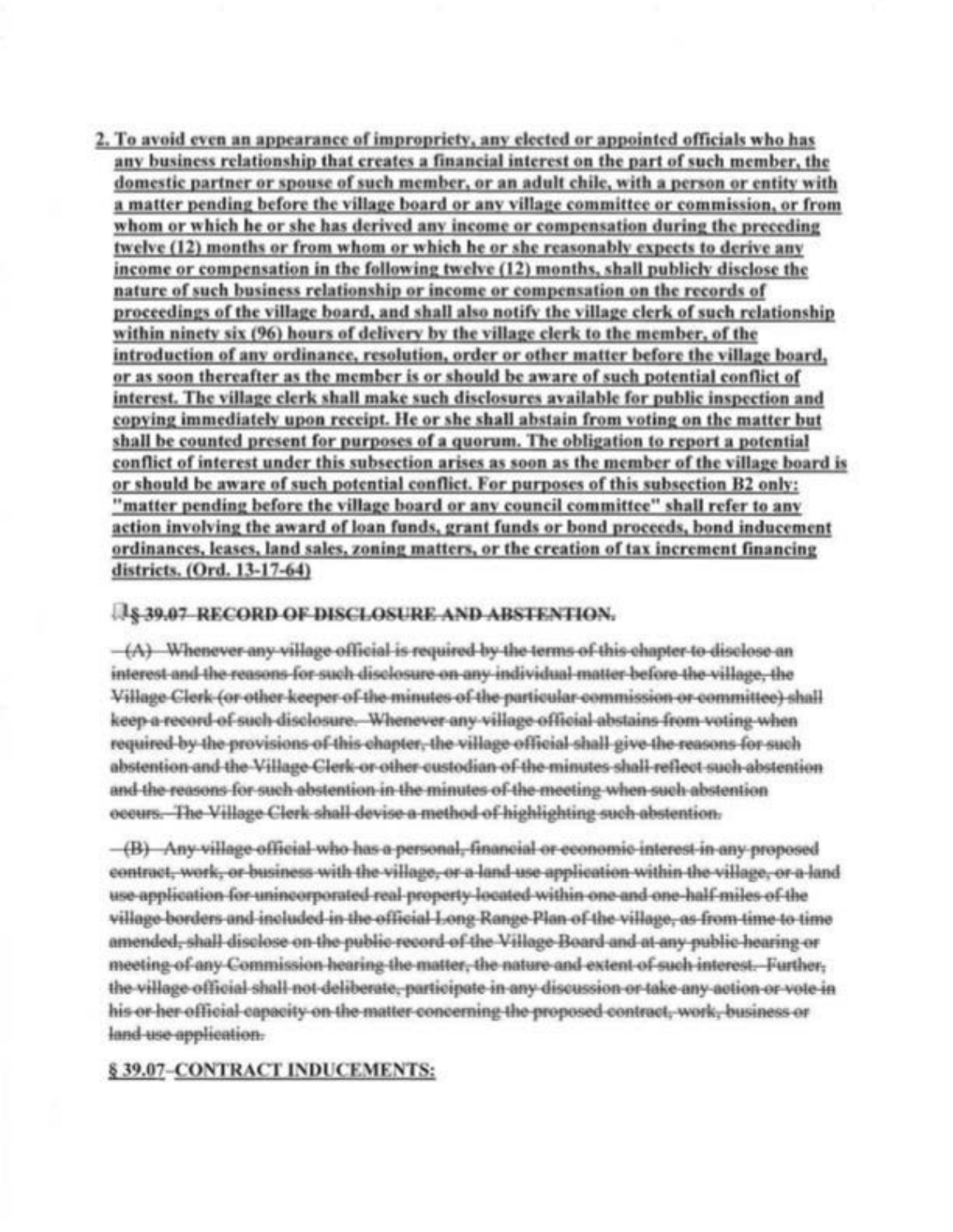- A. No payment, gratuity or offer of employment shall be made in connection with any village contract, by or on behalf of a subcontractor to the prime contractor or higher tier subcontractor or any person associated therewith, as an inducement for the award of a subcontract or order.
- B. No village official or employee shall exercise contract management authority where any relative or the domestic partner of the official or employee is employed by or has contracts with persons doing village work over which the village official or employee has or exercises contract management authority.
- C. No village official or employee shall use or permit the use of his or her position to assist any relative, or his or her domestic partner in securing employment or contracts with persons over whom the employee or official exercises contract management authority. The employment of or contracting with a relative or domestic partner of such a village official or employee by such a person within six (6) months prior to, during the term of, or six (6) months subsequent to the period of a village contract shall be evidence that said employment or contract was obtained in violation of this chapter.

## § 39.08 USE OF OFFICIAL POSITION.

(A) It shall be unlawful for any village official of Tinley Park to use his or her official position or the village's facilities for his or her private gain (financial or economic), nor shall he or she appear before or represent any private person, group or interest before any department, agency or commission of the Village of Tinley Park except in matters of purely civic or public concern. No compensation shall be paid to any village official for any such appearance or representation other than their regular compensation due from the village itself. The provisions of this section are not intended to prohibit his or her speaking before neighborhood groups and other not-for-profit organizations, nor to prohibit speeches being made in any other (e.g., in their business or professional) capacity other than in the capacity as a village official. Also, the provisions of this section shall not prevent any village official from appearing on behalf of himself or herself, his or her spouse, or any minor children before any village body or committee, or in the Circuit Court.

(B) It shall also be unlawful for any village official to use his or her official position or office to gain undue influence over subordinates.

(C) It shall be unlawful for any village official to acquire an interest in, or an interest affected by, any contract, transaction, zoning decision, or other matter at a time when such matter has been submitted to the village for review or is in the process of consideration by the village.

(D) It shall be unlawful for any village official to request or permit the unauthorized use of village-owned vehicles, equipment, materials, property or personnel for personal convenience, profit or political purposes, unless such services are provided as a matter of stated village policy. De minimus use shall not constitute a violation of this chapter.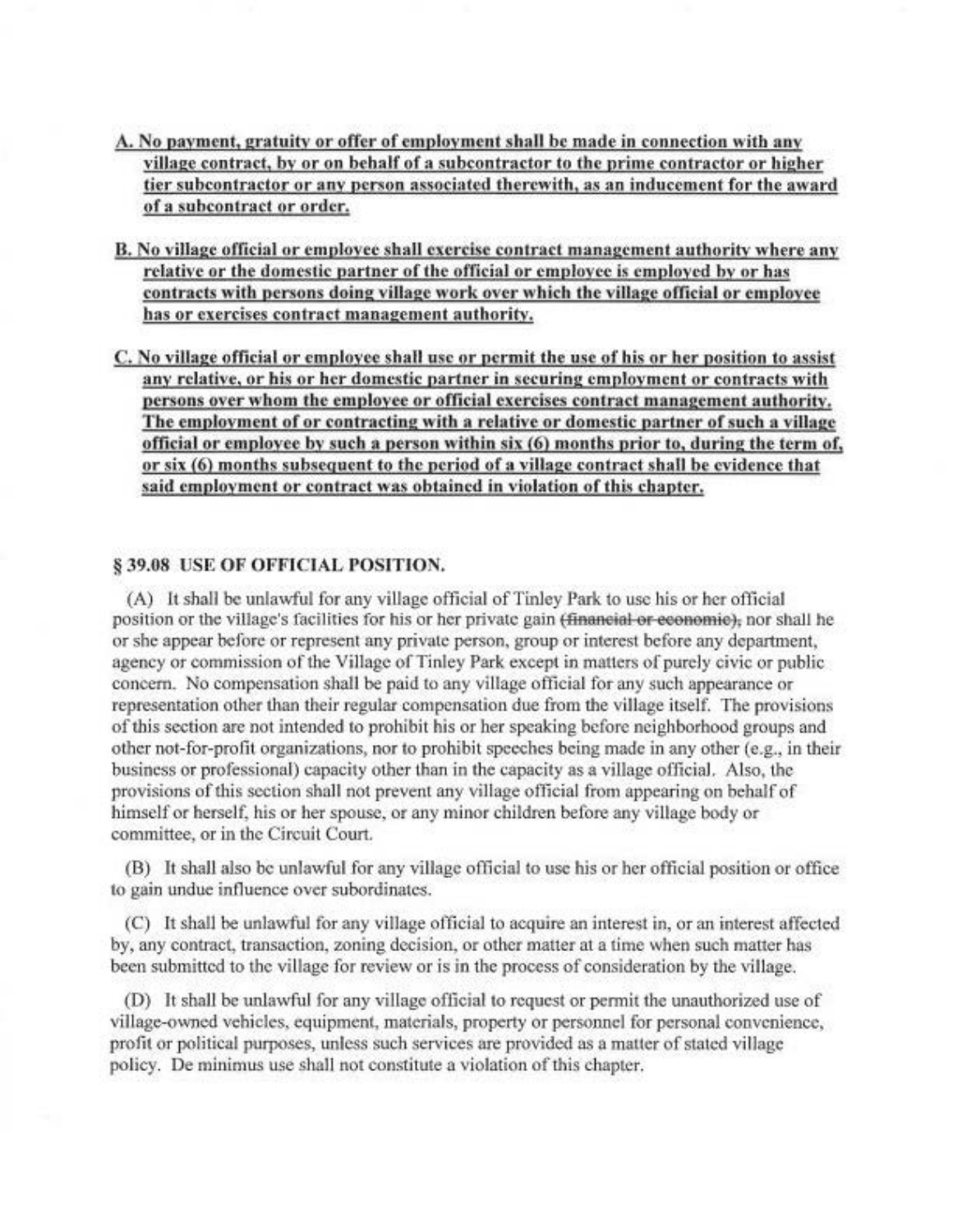### § 39.09 DISCLOSURE OF CONFIDENTIAL INFORMATION.

It shall be unlawful for any village official to use or disclose, other than in the performance of his or her official responsibilities or duties, or as may be required by law, confidential information concerning the property, government, or affairs of the village, gained in the course of or by reason of his or her position. It shall be unlawful for any village official to use or disclose confidential information gained in the course of or by reason of his or her official position for the purpose of advancing:

(A) His or her financial or personal interests;

(B) A business entity of which he or she is an owner (in part or whole), an officer or director; оr

(C) The financial or personal interests of his or her spouse or minor children.

(Ord. 96-0-009, passed 2-20-96) Penalty, see § 39.99

## § 39.10 INCOMPATIBLE SERVICE.

No village official shall engage in, or accept private employment or render service for a private interest, when such employment or service is incompatible with the proper discharge of his or her official duties or would tend to impair his or her independence of judgment or action in performance of his or her official duties, unless otherwise permitted by law and unless disclosure is made as provided by law and in this chapter.

(Ord. 96-0-009, passed 2-20-96) Penalty, see § 39.99

## § 39.11 GIFTS AND FAVORS.

It shall be unlawful for any village official to directly or indirectly solicit any gift, favor or benefit, or accept or receive any gift having a value of one hundred dollars or more, whether in the form of money, services, loan, travel, entertainment, hospitality, thing or promise, or any other form, under circumstances in which it could be reasonably inferred that the gift or solicitation was intended to influence him or her in the performance of his or her duties (or anything regardless of value if it in fact influences his or her vote or other action in his or her official capacity), or was intended as a reward for any official action on his or her part. Legitimate political contributions shall not be considered as gifts under the provisions of this section, nor shall reasonable hosting of affairs, travel and reimbursement of expenses that are related to official village business, awards and honorariums. Nothing herein shall be interpreted to permit any Village Official to directly or indirectly solicit, accept or receive any gift which is prohibited by the State Gift Ban Act (ILCS Ch. 5, Act 425, §§ 1 et seq.).

#### § 39.12 FUTURE EMPLOYMENT.

(A) It shall be unlawful for any village official to, directly or indirectly, knowingly or wilfully negotiate the possibility of future employment or a personal services contract (as an independent contractor or otherwise) with any person or business entity who has any matter pending before that official or before any body of which that official is a member.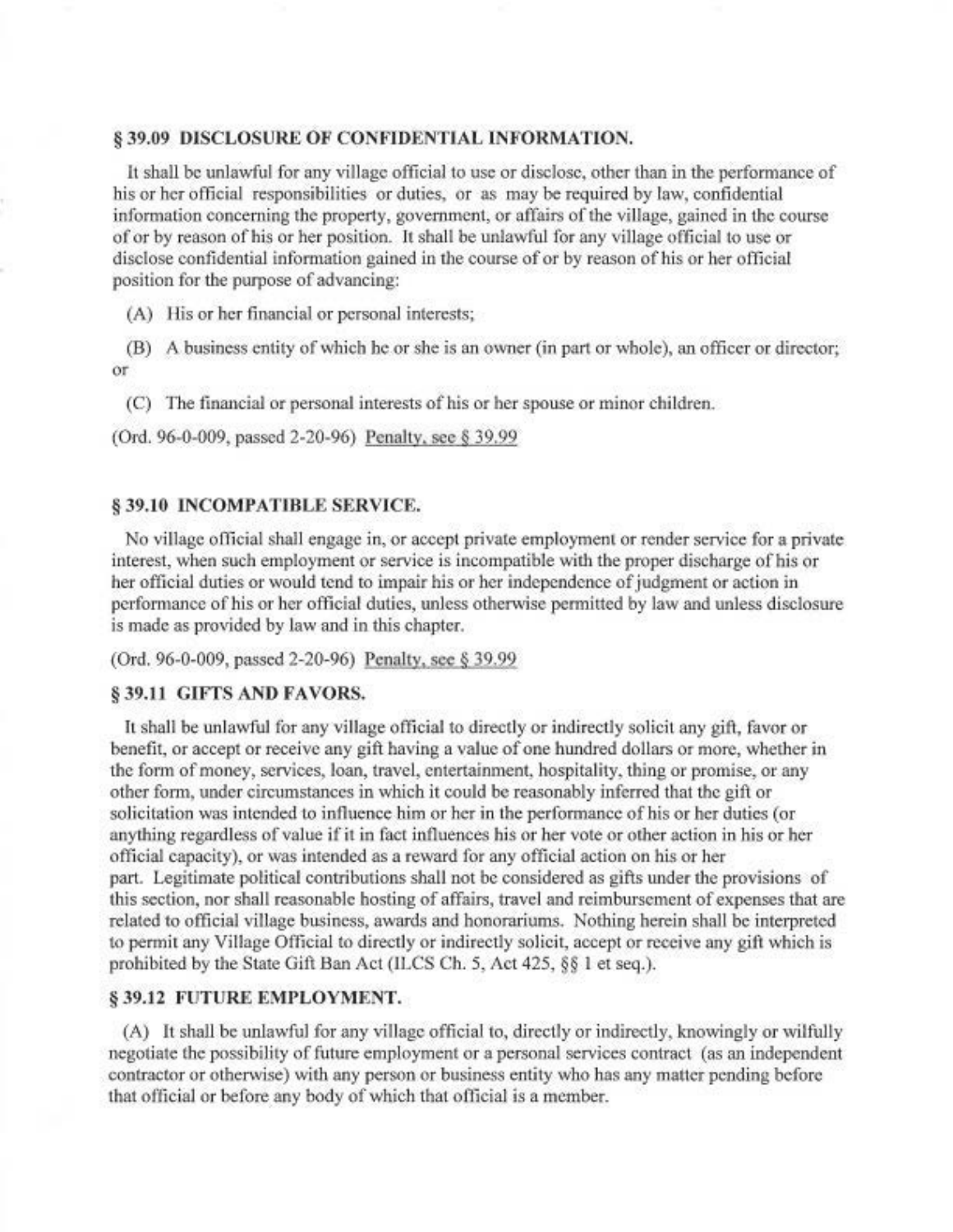(B) It shall be unlawful for any village official to knowingly make, participate in making or attempt to use his or her official position to influence a decision involving the interests of a person or business entity with whom he or she has an agreement regarding future employment or a personal services contract (as an independent contractor or otherwise).

#### § 39.13 EMPLOYEE PROTECTION.

(A) It shall be unlawful for any village official to use or threaten to use any official authority or influence to discourage, restrain or interfere with any employee for the purpose of preventing such person from acting in good faith to carry out the person's official duties, to exercise the person's clearly defined rights or to report or otherwise bring to the attention of the Village Board any information which, if true, would constitute a work related violation by a village official of any law or regulation, illegal use of village funds, gross abuse of authority, use of a village office or position or of village resources for personal gain, or a conflict of interest of a village official; provided, however, nothing herein shall be construed to prohibit any village official from exercising his or her normal supervisory or other powers, specifically including the right to assign work priorities and otherwise delegating work in the normal course of his or her official functions and duties.

(B) It shall be unlawful for any village official to use or threaten to use any official authority or influence to effect any action as a reprisal against an elected or appointed official or employee who reports or otherwise brings to the attention of the village any information regarding the subjects herein described in this division (B).

### § 39.14 ANNUAL DISCLOSURE BY VILLAGE COMMISSIONERS.

(A) The disclosure provisions of  $\S$ § 39.15 through 39.19 of this chapter shall not be applicable to any official appointed to any village commission, nor to members of the Zoning Board of Appeals and the Police Pension Board.

(B) Any person serving on any village commission, the Zoning Board of Appeals or the Police Pension Board shall be required to sign a Statement Regarding Ethics upon appointment or re-appointment to a village commission as a condition of service as a Commissioner.

 $-(C)$  Any person serving on any village commission, the Zoning Board of Appeals or the Police Pension Board who has any interest as set forth in either § 39.06 requiring disclosure or § 39.07 shall be obligated to disclose such interest pursuant to said sections and to abstain from participating in any discussion regarding, deliberating on, taking any action on or voting in his or her official capacity on said-matter.

### **§39.15 DISCLOSURE BY CANDIDATES FOR PUBLIC OFFICE.**

(A) Any candidate for public office, as defined in this chapter, shall file with the Village Clerk, within 28 days after the last date for filing the necessary legal documents to have his or her name placed upon the ballot pursuant to the Illinois Election Code, the disclosure forms required to be filed pursuant to §§ 39.15 through 39.19.

(B) The Village Clerk shall notify all candidates for public office of the necessity of such disclosure filing at the time the candidate or candidate's representative files the requisite legal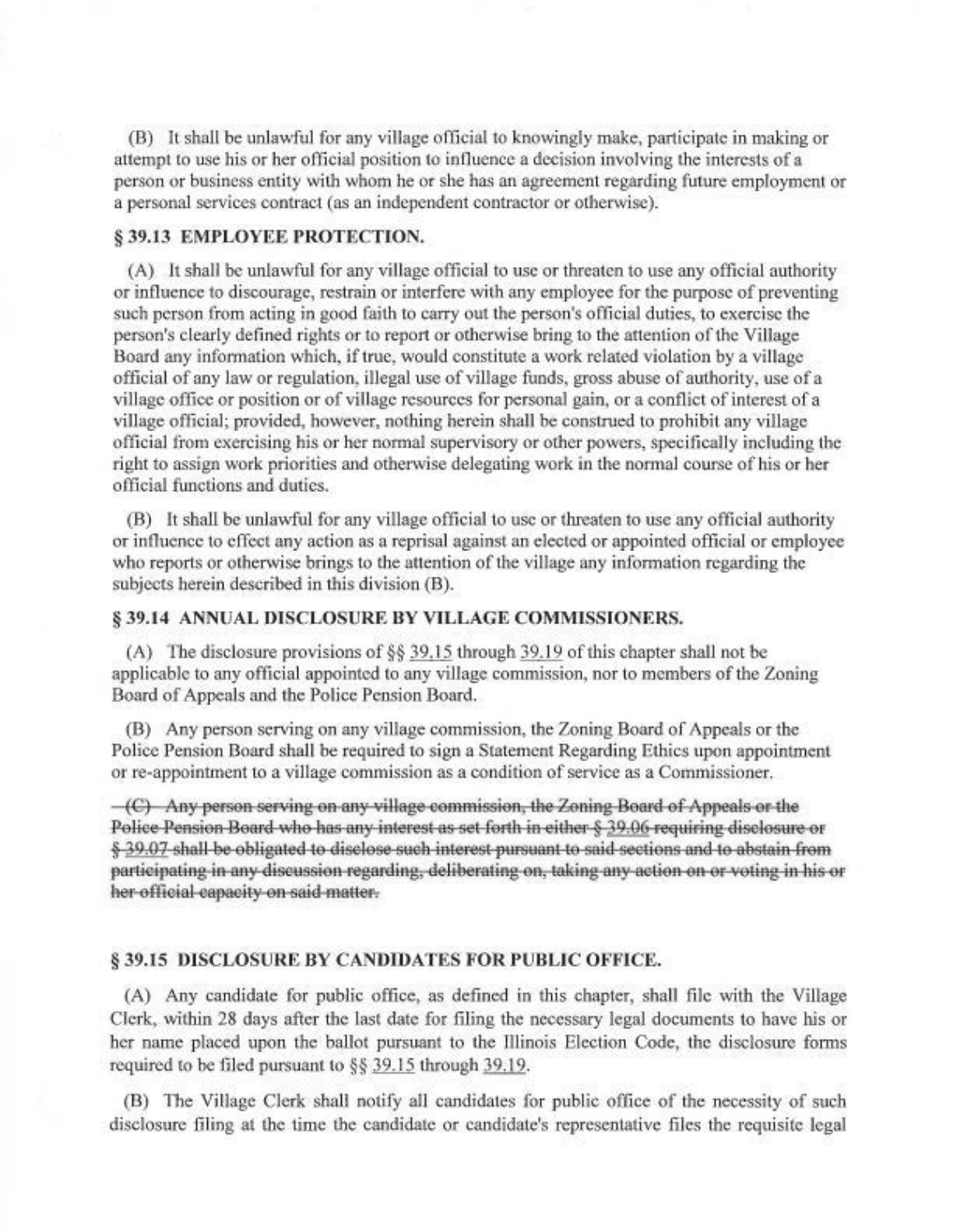documents pursuant to the Illinois Election Code. The Village Clerk shall also deliver all necessary disclosure forms with the notice form and a copy of this chapter to enable the candidates to comply with the terms of this chapter. The notice shall also include the last date for filing of such disclosure forms with the Village Clerk. All said disclosure forms must be filed with the Village Clerk at the Village Hall. The Village Clerk shall deliver a receipt for said disclosure forms listing the disclosure forms that were filed with the Village Clerk.

### § 39.16 DISCLOSURE OF REAL ESTATE INTERESTS.

(A) Each village official subject to the terms of this section shall annually submit to the Village Clerk a signed and notarized statement disclosing direct or indirect ownership by the village official, his or her spouse and/or minor children of any real property either located within the corporate limits of the village or within unincorporated areas located within one and one-half miles of the village borders and included in the official Long Range Plan of the Village. Such statements shall include the legal description, permanent real estate index number, and common address of the real estate and shall indicate the ownership interest held in such real estate.

(B) For the purpose of this section, the ownership of a beneficial interest in real estate held in a land trust, real property being purchased by contract or real property held by a corporation, investment group or partnership in which the person filing, or the spouse of such person has any financial or economic interest, shall be considered real property owned by the village official and subject to the disclosure requirements herein stated.

(C) The property in which the village official resides is exempt from this provision, unless such property contains more than three residential units.

### § 39.17 DISCLOSURE OF ECONOMIC INTERESTS.

Each Village official subject to the provisions of this ehapter section shall annually submit to the Village Clerk, a signed and notarized statement providing information on any financial or economic interests which said person, or his or her spouse or his or her minor children has with the village or any business entity partially or totally within the corporate limits of the village or doing business with the village.

#### § 39.18 DISCLOSURE OF BUSINESS INTERESTS.

Each Village official subject to the terms of this ehapter section shall annually submit to the Village Clerk, a signed and notarized statement disclosing any direct or indirect ownership interest which said person, or his or her spouse or his or her minor children has in any business entity. Provided, however, if such ownership interest is less than 1%, no such disclosure is required.

#### **§ 39.19 DISCLOSURE OF OTHER EMPLOYMENT.**

(A) Each Village official subject to the terms of this ehapter-section shall annually submit to the Village Clerk, a signed and notarized statement disclosing all employment for the previous calendar year of the person and his or her spouse or his or her minor children. The statement shall include the name of the employing entity and the nature of the service rendered in the course of such employment.